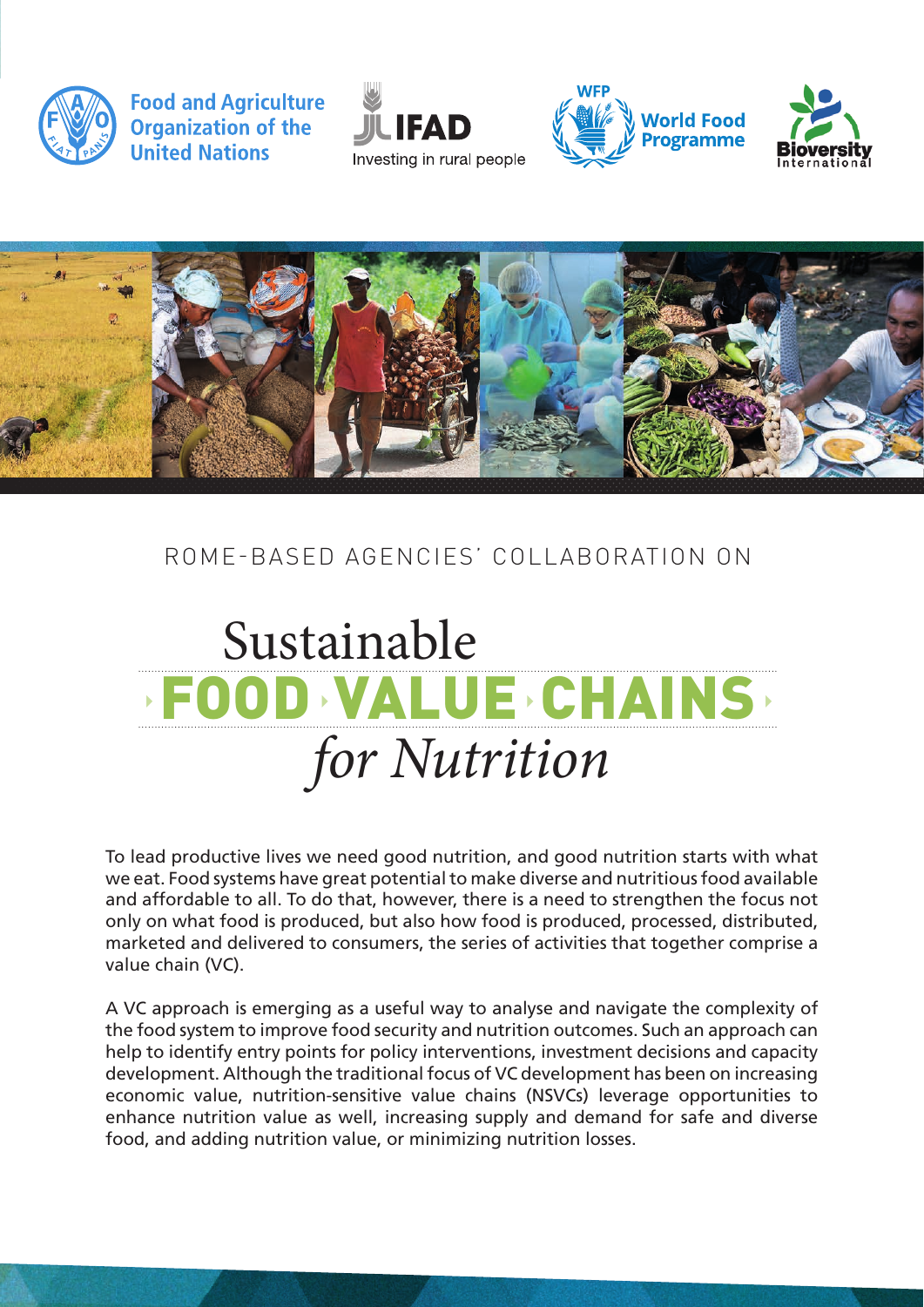### **Rome-based Agencies (RBAs) Working Group on Sustainable Food Value Chains for Nutrition**

Collaboration among United Nations Agencies, both at global and country levels, is crucial to achieving a food system that delivers diverse and nutritious foods for a hunger-free world. Having identified NSVCs as a key area of collaboration, the Rome-based Agencies (RBAs) formed a Working Group on Sustainable Food Value Chains for Nutrition, bringing together FAO, IFAD, WFP and Bioversity International and with contribution from the International Food Policy Research Institute (IFPRI). The Working Group was created to undertake joint actions in the area of NSVCs, including support to investment and policy processes, capacity development, generation of knowledge products, harmonized tools and guidance, and joint advocacy, all in the context of country-led processes and international policy fora.

#### **RBAs Working Group Activities in 2016 and 2017**

#### **a) Development of a framework on NSVCs**

• Drawing on existing VC approaches, including those for NSVCs<sup>1</sup>, an analytical framework for NSVC project design was developed (Figure 1). The framework was adopted by the RBAs as a common approach that could guide the efforts of the different agencies in mainstreaming nutrition into VC projects. The NSVC framework is a shift from the traditional VC approach, which focuses on supply opportunities and market demands, to one that starts by understanding the nutrition needs of consumers.

The NSVC framework first identifies the nutrition problem and relates it to food consumption patterns and dietary quality. Specific food commodities having the potential to address the nutrition problem can then be identified. Additional analyses are undertaken to determine how to shape VCs for these commodities to be nutrition sensitive, specifically by mapping the constraints in the demand and/or supply of specific foods. It is particularly important to consider the development of VCs for multiple commodities so that together they can create a healthier food system.

Based on these analyses, the framework proposes three possible strategies to make VCs more nutrition sensitive: (i) increase supply and (ii) increase demand for safe and diverse food, and (iii) add nutrition value/minimize nutrition losses along the VC. It also maps out a range of entry points for each of these strategies (Figure 1).

Bringing a nutrition lens to VCs provides rich opportunities to make a diverse, stable supply of nutritious food available, affordable and acceptable for nutritionally vulnerable populations.

#### **b) Dissemination and validation of NSVC framework**

 The Working Group organized a Special Event during the Committee on World Food Security (CFS) Plenary Meeting held in Rome in October 2016. The NSVC framework, with heightened attention to sustainability and inclusivity, was presented and a summary background document was published.<sup>2</sup> The framework was also presented at the UN Expert Group Meeting on Sustainable Value Chain Development, also held in Rome in October 2016 and at the UN Standing Committee on Nutrition and CFS event on trade and nutrition, held in Rome in June 2016.

<sup>1</sup> De la Peña, I., Garrett, J. & Gelli, A. 2018. *Nutrition-sensitive value chains from a smallholder perspective: a framework for project design*. Rome, IFAD. The framework draws on, among others, Gelli, A., Hawkes, C., Donovan, J., Harris, J., Allen, S.L., De Brauw, A., Henson, S., Johnson, N., Garrett, J. & Ryckembusch, D. 2015. *Value chains and nutrition: a framework to support the identification, design and evaluation of interventions*. IFPRI Discussion Paper 01413. Washington DC.

<sup>&</sup>lt;sup>2</sup> See FAO Committee on World Food Security. 2016. Inclusive value chains for sustainable agriculture and scaled up food security *and nutrition outcomes – background document*. September. CFS 2016/43/Inf. 21. http://www.fao.org/3/a-mr587e.pdf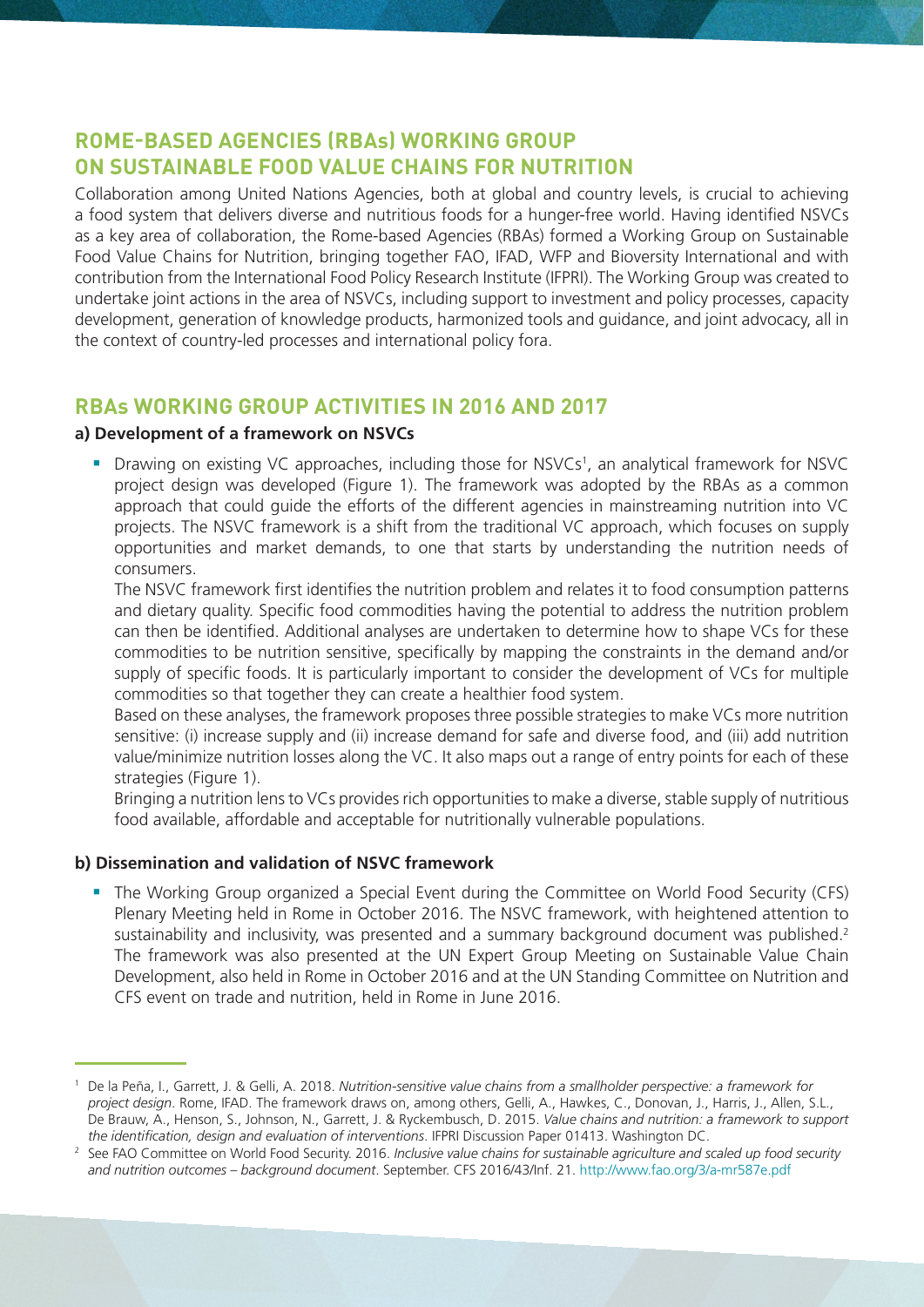FIGURE 1 **Nutrition-sensitive value chain framework, strategies and potential interventions**



*Source*: adapted from De la Peña, I., Garrett, J. & Gelli, A. 2018. *Nutrition-sensitive value chains from a smallholder perspective: a framework for project design*. Rome, IFAD.

In March 2017, the Working Group organized an online consultation through the Global Forum on Food Security and Nutrition (FSN Forum).<sup>3</sup> The consultation allowed broader dissemination of the framework among development practitioners and researchers, and solicited feedback from them on the relevance of the framework. Participants confirmed the basic approach implicit in the framework, highlighted the multiple opportunities for increasing nutrition at different stages of the VC and shared case studies and good practices. Key messages shared by the participants include: the importance of diet diversity and hence consideration of multiple VCs; the need to pay attention to local knowledge and environmental sustainability; the importance of placing the framework in the context of local food systems of developing countries where informality is prominent; the centrality of women's empowerment for VC and nutrition; the key role played by cooperatives; and the need to manage risks linked to private sector involvement. Participants cited numerous challenges to development of NSVCs, spanning from lack of capacity of stakeholders to the difficulty of ensuring that VCs are both nutrition sensitive and economically viable.

<sup>3</sup> Proceedings, background documents and summary are available at the Global Forum on Food Security and Nutrition Web site for this discussion. http://www.fao.org/fsnforum/activities/discussions/NSVC